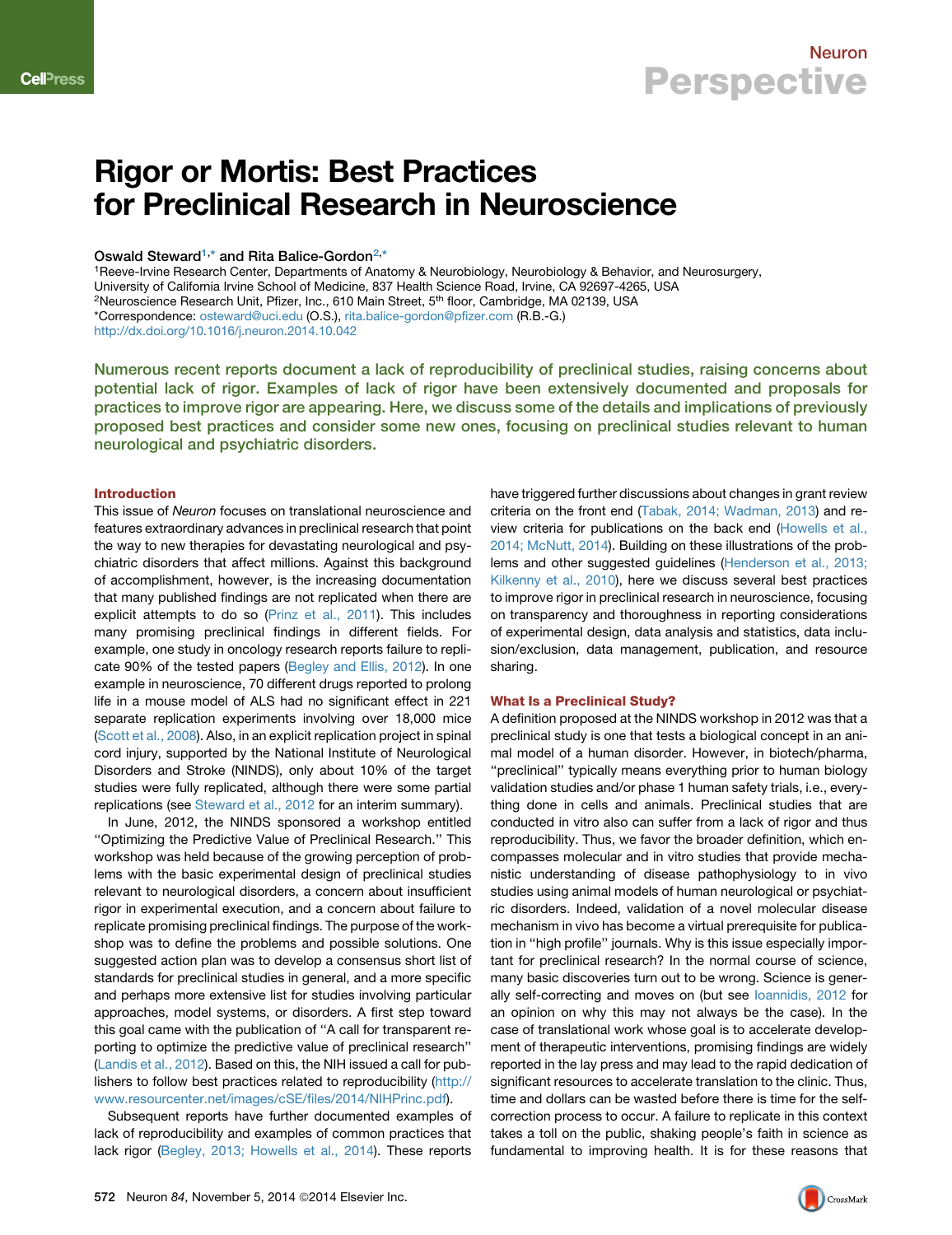failure to replicate preclinical research focused on translating basic science to the clinic has a high potential impact. The large number of failed clinical trials for neurological and psychiatric disorders is often discussed in terms of lack of ''construct validity,'' i.e., that animal models do not adequately represent the pathophysiology of human neurological disorders. These are complicated issues that require detailed consideration of mechanisms [\(Hyman, 2012; Nestler and Hyman, 2010; Willner](#page-9-10) [and Mitchell, 2002](#page-9-10)). A consideration of these is beyond the scope of this Perspective, but these issues are discussed elsewhere in this issue [\(Pankevich et al., 2014\)](#page-9-11).

# Experimental Design Considerations Good Project Management

Designing preclinical experiments is multifaceted, similar in important ways to designing clinical trials, but often involves less formal planning. Clinical trials always predefine the experimental and control groups, number of subjects, methods of assignment to groups, blinding, primary and secondary outcome measures, and stopping points. In contrast, most papers reporting preclinical studies are collections of data generated at different times and carried out with different degrees of preplanning that are bundled together and presented as if the whole thing was a linear plan from concept to conclusions. Typically, the situation is less organized. The story may start with a novel discovery followed by pilot experiments and then more defined experiments and finally end with a test of concept in an animal model of a neurological or neuropsychiatric disorder. Individual labs may not have experience in the different levels of analysis (from molecule to animal model). When such studies are published, there is an implicit assumption (and sometimes explicit statement) that the findings might be the first step in moving the work from the bench to the bedside. But the key prerequisites for this are that the preclinical findings are robust and replicable. Although the early stages of research on a project are often nonlinear, unplanned, and serendipitous, the pivotal data in a preclinical study should be gathered with formal planning to maximize rigor.

The elements to be planned in a preclinical study are similar to what is done in a clinical trial. Determination of endpoint sensitivity, and thus the required ''n'' of subjects to adequately test a hypothesis, random assignment of subjects to treatment groups, experimenter blinding, and inclusion of positive and negative control groups, are de rigueur in preclinical and clinical studies alike. Careful consideration of design parameters in advance of experimental execution has several benefits. Decision trees that include key go/no-go benchmarks, and the parameters that need to be met for each, not only can help clarify but can also capture thinking in a particular information landscape. Decision points can be revisited as information changes or new data are obtained, and if these are captured in written or electronic lab notebooks, become living documents of critical thinking and iterative hypothesis refinement. Additional benefits include optimization of resource allocation and use, including experimenter time, as well as providing a roadmap to assembling key findings for a publication. A key benefit is that time devoted to experimental design and decision making criteria can highlight ambiguity in hypothesis testing and raise awareness of, and thus reduce unconscious bias contributing to, "testing to a foregone conclusion." With the understanding that most papers include serendipitous findings and data from nonlinear and unstructured assessments, a best practice would be for the Methods section of manuscripts to specifically identify the data sets from preplanned analyses that include the elements below and thus were executed with a high level of rigor. Pre-experiment Power Calculations

# One recurring theme at the 2012 Workshop as well as in other recent summaries of best practices like the ARRIVE guidelines [\(https://www.nc3rs.org.uk/arrive-guidelines;](https://www.nc3rs.org.uk/arrive-guidelines) [Kilkenny et al.,](#page-9-12) [2010\)](#page-9-12) was the importance of power analyses to determine the number of subjects required for hypothesis testing to a prespecified level of confidence. Power calculations include consider-

ation of endpoint sensitivity, expected data variability, possible effect size, and desired level of confidence, underscoring the need for deep understanding of these parameters prior to experiment execution. Most institutional animal care and use committees (IACUCs) also require high-level power analyses for studies involving live animals, but the same considerations apply for in vitro studies.

Carrying out meaningful power analyses is not trivial, especially for novel endpoints without prior data needed to predict effect size and calculate expected standard deviation. Also, for IACUCs, power calculations may be used as a means to minimize the number of animals used in a particular experiment, and researchers may be tempted to reduce the number of animals to speed completion of a study. The consequence is that a study with significant results may still have very low statistical power. Indeed, one analysis suggests that low statistical power is an endemic problem in neuroscience [\(Button et al., 2013\)](#page-9-13). Another recent review on rigor in translational medicine opines that, ''It is better to fund a large study that gives useful and reliable data than to fund any number of smaller studies that might appear to provide a reduction in animal numbers but in fact provide data of limited use'' [\(Howells et al., 2014](#page-9-7)). Larger numbers of animals means higher costs for fewer experiments, and balancing this against ''overall impact'' is something that funding agencies will need to consider going forward.

Power calculations require a determination of ''n'' and there is not universal agreement on what ''n'' means in different neuroscience subdisciplines. A casual perusal of a recent issue of this journal revealed that cellular experiments use, for example, n of spines or synapses, n of neurons or n of slices from the same or different animals. In vivo physiology experiments use n of cells, rarely n of animals, while behavioral experiments use an n of animals.

An important consideration is that elements in a single animal are related samples because they come from an organism that has a life experience that might affect all elements of the sample. But there are situations where numbers of animals are intentionally kept small for ethical reasons (for example, studies involving primates). There are statistical approaches to this problem, for example, using a repeated-measures statistic design where different samples from a single subject (for example different sections) are treated as a repeated measure ([Darian-Smith](#page-9-14) [et al., 2014\)](#page-9-14). Enhancing rigor for studies with small numbers of animals that would otherwise be underpowered may require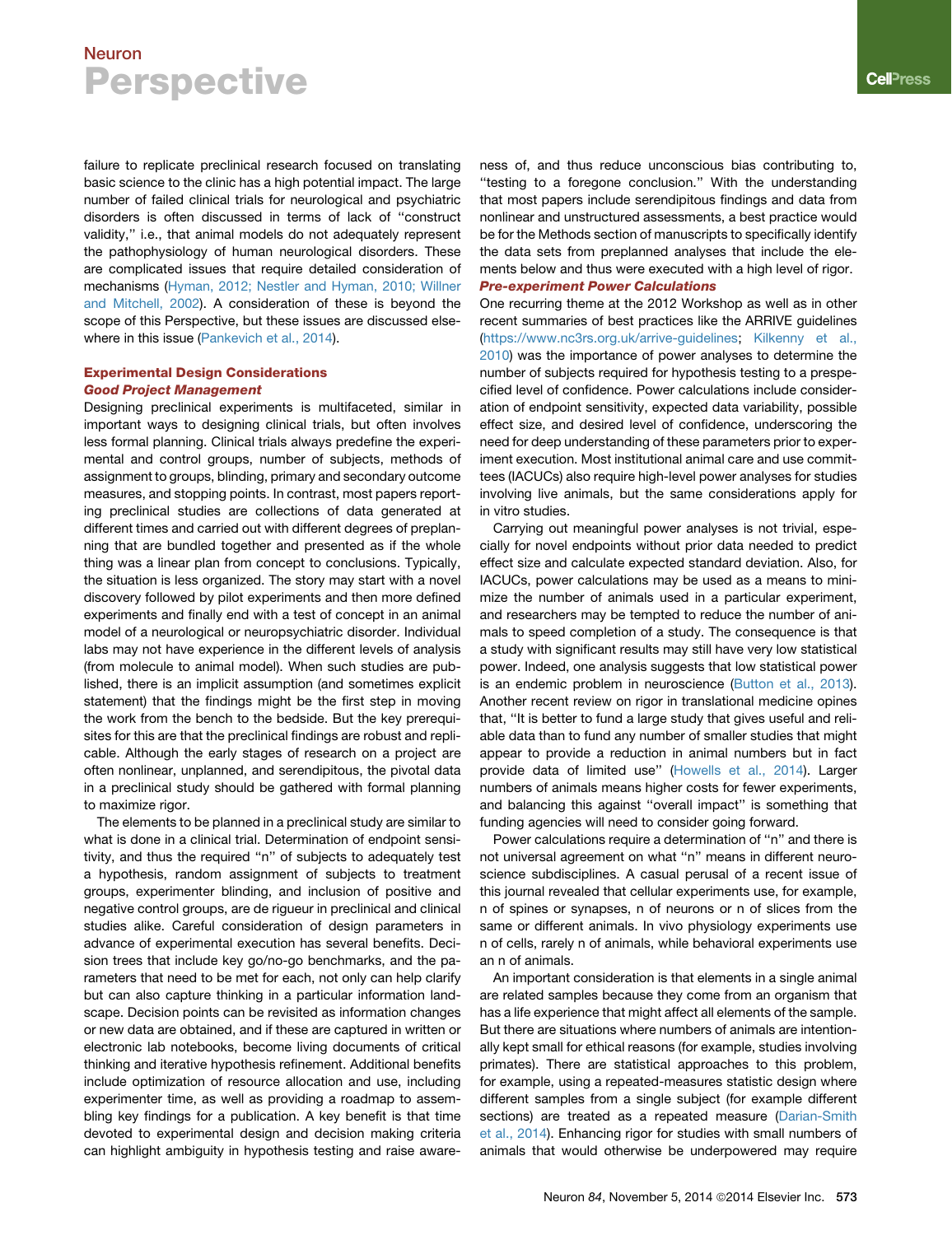developing new statistical tools with nested designs. While there is room for differences of opinion and practice, an explicit statement that explains the definition of and rationale for n should be included in the methodology section of manuscripts.

### Defining Starting and Endpoints of a Preclinical Study

As discussed above, most preclinical studies differ from clinical trials in that they often start with a serendipitous finding, move to preliminary studies to work out parameters, define conditions, and optimize testing protocols and the sensitivity of endpoints of interest, and then to formally planned tests of concept. It is acceptable (and may be necessary) to include data from pilot experiments in the final report, but it is important to distinguish between ''preliminary'' and ''final'' experiments because of the probable difference in formal planning. For example, studies of disease models where pathophysiology evolves over months to years, or models of brain or spinal cord injury, often include data from experiments carried out over prolonged time intervals, sometimes several years. In may be appropriate to include animals from preliminary experiments in the final analysis, but it is important to explain how the data were compiled. Conditions can change over time, especially when measures depend on personnel whose skills may evolve (up or down!) or when there is personnel turnover. The basis for inclusion/exclusion of data sets in the published report should be made explicit, ideally as part of the pre-execution experimental plan. Methodology and analysis sections of manuscripts should distinguish between preliminary and final experiments and describe which of the former are included in the analyzed data.

### Random Assignment to Groups

A particularly problematic execution consideration in preclinical experiments is random assignment of subjects to treatment groups, a sine qua non in clinical trials. On the surface, this would seem easy to achieve in preclinical experiments involving animals, but there are practical complications. For example, surgical procedures required for creating models of disorders (spinal cord injury, TBI, stroke, and jugular vein cannulation for IV drug studies) are complicated and time consuming. Consequently, there is a limit to the number of animals that can be prepared on a given day. Careful planning is required to ensure that subjects prepared at different times are distributed across groups, and the best practice would be to do this in a random fashion. Random assignment is not always feasible or practical, however. Consider the situation where an experiment involves creating a spinal cord injury, TBI, or stroke in animals, some of which will receive transplants of cells that must be expanded in vitro for some time prior to transplantation. If a lab has the capacity to create injuries in ten rats on a given day, and there are two treatment groups (cells and no cells), then  $n = 5$  per group for that day. This would almost certainly not pass a power analysis for any except the most robust and sensitive endpoints. The obvious theoretical solution is to create injuries on several different days and then combine data from the different days, but this would require staging the cell culture procedure so that cells would be available on the many different days that they were needed. Some labs may have the capacity (both technical and financial) to do this; others may not. It is possible (likely?) that many studies in the literature take the more practical approach of preparing a batch of cells (or other complicated

treatment), then preparing the group that receives transplants on one day and the control groups on different days. While these practical considerations are reasonable, a best practice is to explicitly describe these in a manuscript methodology section. Another example of a complication is that preparation of a treatment (cells for example) may take time, and after preparation, the cells may remain viable for only a defined time period. To avoid deterioration of the cells, it may be necessary (or at least optimal) to prepare the transplant group at one time and the control at a different time. This strategy does not invalidate the study, but it is a critical best practice to be completely transparent about the procedure in the methods section of a manuscript and consider caveats. As a side note, when the viability of a treatment may change over time (as in cells with limited viability), it is important to keep track of the order in which subjects are treated so that potential loss of effect can be detected. The issue of record keeping is discussed further below.

### Blinding as a Practical Standard

A key but quite problematic element of experimental execution is blinding the experimenter to subject groups/treatments. One issue is when blinding should come into play. Slavish adherence to blinding is not desirable. In the exploratory phase of a research project, blinding disables the most powerful analytical tool that we possess—our brains. The problem with blinding during initial analysis is that it is often unclear what the ''phenotype'' of a positive (or negative) result will be. For example, if an intervention is designed to enhance axon growth, this could be manifest in many different ways. Failing to analyze anatomical material with knowledge of groups may cause one to miss important effects or to design quantitative analyses that will not detect differences among treatment groups. The blind analysis takes place after one has an idea what one is trying to assess. One can code and shuffle slides for blind analysis or pass the analysis to someone who remains blind.

There are also reasons for at least one member of the research team to be unblinded during behavioral testing. For example, if some animals begin to exhibit symptoms of pain, wasting, or any of a host of abnormal behaviors, it is prudent to figure out whether these cases are from one treatment group. Such events may call for early termination of an experiment or modification of the experimental plan.

There is consensus that blinding is important to reduce possible bias, but blinding can be harder to achieve than one might guess, and sometimes cannot be achieved at all. For example, for studies that involve surgical procedures, details of the procedure may allow animal identification in later testing. Postoperative care may also introduce identifiers. Best practice would be to have the individuals who deliver treatments blind with respect to the test versus control (vials marked Drug A versus Drug B, for example). This may be impossible, however, for treatments that involve surgical delivery of cells or that require different surgical protocols. When the staff who deliver treatments cannot be kept blind, then it is important that treatment and testing be done by different staff. It is also useful to have a separate person compile and analyze data. Obviously, it is difficult and probably impossible for a single individual or a small lab with few personnel to carry out a truly blind experiment involving an injury or similar intervention.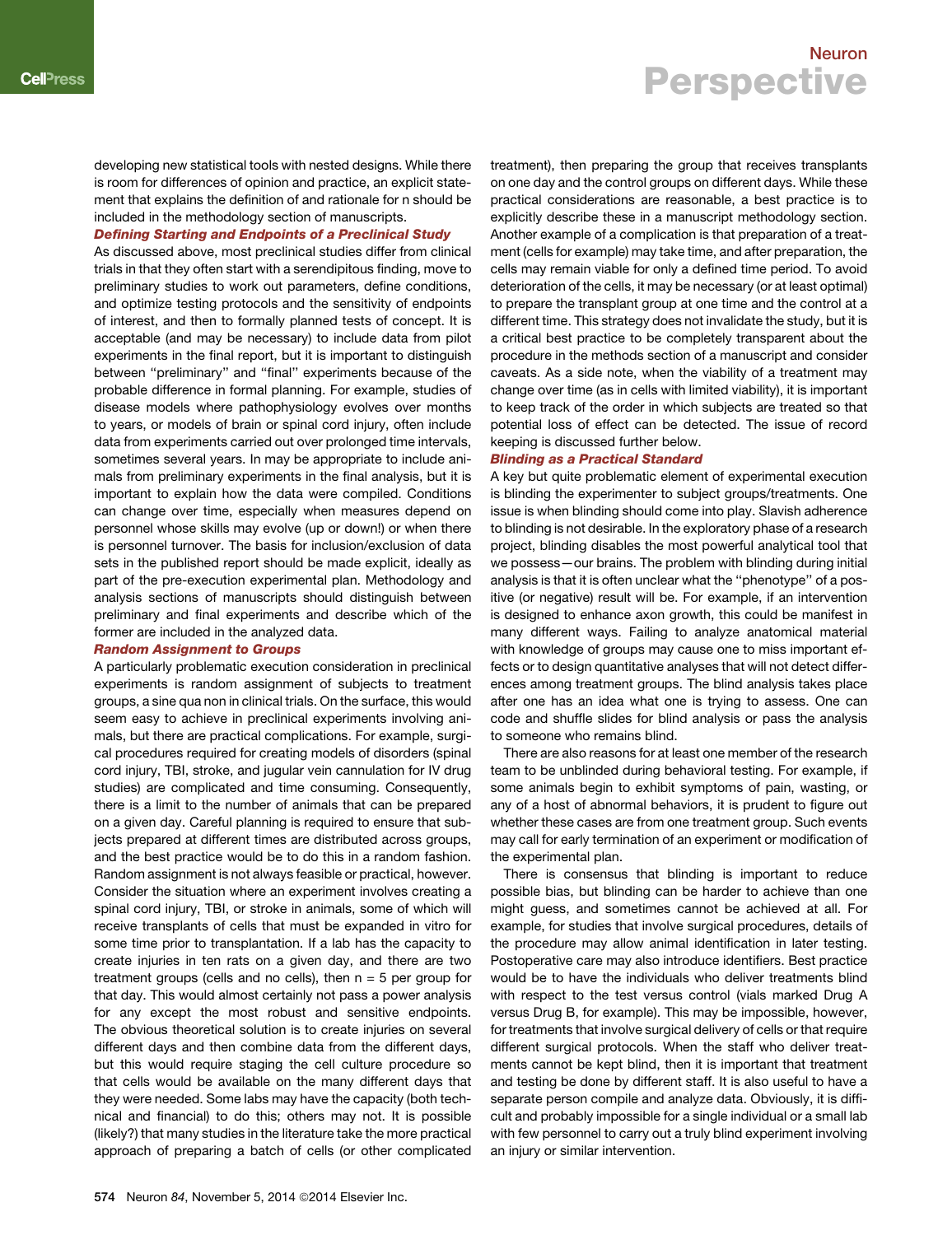It is also sometimes impossible to be blind; the treatment itself may lead to changes that allow identification of groups. Treatments may cause physical signs (e.g., treatment with Rolipram causes porphyrin to accumulate in the eyes), changes in general behavior (hypo- or hyperactivity), changes in weight, or changes in physical appearance (e.g., rats treated with the P2X7 receptor antagonist Brilliant Blue G are blue for a few days after treatment). The procedures used to achieve blinding, description of factors such as the ones above that make it impossible to achieve blinding, and the interpretive caveats resulting from lack of blinding should be included in methodology sections of papers.

### Appropriate Expertise with Assays and Assessments

Preclinical studies often involve analyses at multiple levels, sometimes ranging from genetic/molecular/cellular to behavior. The starting point for a preclinical study may be at a molecular/ cellular level and then proceeds through animal models of disorders. Few labs are expert in all level of analyses in a typical preclinical study, and there can be lack of appreciation of limitations and caveats. This is a broad and complicated topic but some key points are worth noting. All assessments should include appropriate positive and negative controls. Defining what controls are sufficient is not always straightforward. Also, it is important to distinguish between ''assays'' that have positive and negative standards linked to defined physical parameters and ''assessments'' that have no external standards. Most functional/behavioral tests have no external standards, so positive and negative controls are valuable. It is also worthwhile to distinguish between assessments that have a reproducible quantitative readout versus those that depend on judgment (albeit by highly trained experts). In the latter, reliability over time and interrater reliability are important. Acceptance of claims is influenced by the experience of a lab, and historical reliability is a factor. For example, if a given lab has published numerous studies using a particular injury model, and the outcome measures in control groups are comparable over time, one is more confident of a report of a treatment effect than is the case from a lab without prior experience.

The issue of sufficiency of expertise raises the question of whether some preclinical research should be done on a collaborative or contract basis in labs with extensive experience. This was the rationale behind the NINDS-supported FORE-SCI contracts as well as some other more recent initiatives [\(Tabak,](#page-9-6) [2014\)](#page-9-6). It may be useful to consider new paradigms involving multiple investigators and core labs focused on particular disorders, or fee-for-service organizations expert in a particular approach, as is commonly done in biopharma. In academia, such activities would require completely different funding paradigms than currently exist.

### Record Keeping for Methodological Details

Scientists generally keep good records of outcome data but are often less compulsive about records of methodological details that can be critically important in terms of replicability. Examples are too numerous to cover but include such things as timing of surgical procedures, time of day and order of behavioral testing, timing between functional/behavioral testing, and other events including postoperative care (for example, bladder expression for spinal cord injured animals). A similar long list could be made for experiments involving cells in culture, which can be highly sensitive to very slight changes in culturing conditions, causing them to respond differently in the same assay [\(Bissell,](#page-9-15) [2013\)](#page-9-15). Keeping track of conditions that are not actually part of the formal experiment can allow detection of variables that influence outcome. In preclinical studies, there is no such thing as collecting too much information.

#### Data Analysis and Statistical Considerations

Establishing a statistical analysis plan, including interim analyses and futility assessments, how data will be tested across treatment groups for significance, and rules for data exclusion, prior to initiation of a study, are less common in preclinical experiments than in clinical studies and drug trials, where these are laid out in expansive protocols and typically reviewed at several organizational levels. Description of analysis parameters in advance of experimental execution has several benefits. Indeed, it is difficult to envision a scenario where this would not benefit scientific rigor and replicability and reduce bias. The statistical analysis plan should be described in the methodology section of manuscripts. In terms of ''n'' for statistical analyses, it is important to distinguish between ''technical replicates'' and ''biological replicates.'' An example of a technical replicate is repeating assays on a single set of samples. An investigator may prepare multiple gels from the same sample and then quantify a given band across gels yielding a measure of central tendency and variance. Gene array analysis often involves repeated amplification of RNA from a single sample, which is a technical replicate. Technical replicates serve as internal checks on reliability of assays in an experiment. One could argue that multiple slices from a single animal should be considered a type of technical replicate because the different samples are not independent, but this is not standard practice. Biological replicates involve different independent starting samples from different subjects. For additional considerations on statistical methods for experimental biology, see [Vaux \(2012\)](#page-9-16) and [Vaux et al.](#page-9-17) [\(2012\)](#page-9-17). A best practice is to describe the statistical treatment of technical and biological replicates in the methodology section of manuscripts and define the meaning of error bars in figure legends (the latter has been a requirement for *Nature* since 2004).

One consideration involves compiling groups by combining data generated at different times: when an interim analysis approach is used, or in experiments with difficult procedures or low yield, data from subjects tested at different times and as part of different experimental groups are often combined. Many preclinical studies, for example, studies in animal models of neurodegenerative disorders like Alzheimer's disease, or brain injury studies, involve multiple groups or comparisons over months to years. Defining starts and stops is especially important when each individual experiment involves compiling groups by combining data generated at different times. There are wellaccepted statistical approaches for comparing groups over time (e.g., repeated-measures ANOVA) and well-defined post hoc tests allow comparisons at particular time points, if the overall ANOVA is significant. Carrying out multiple t tests is problematic, however, because there is a high overall risk of type I error. This risk is generally underappreciated in in vitro and in vivo preclinical studies alike.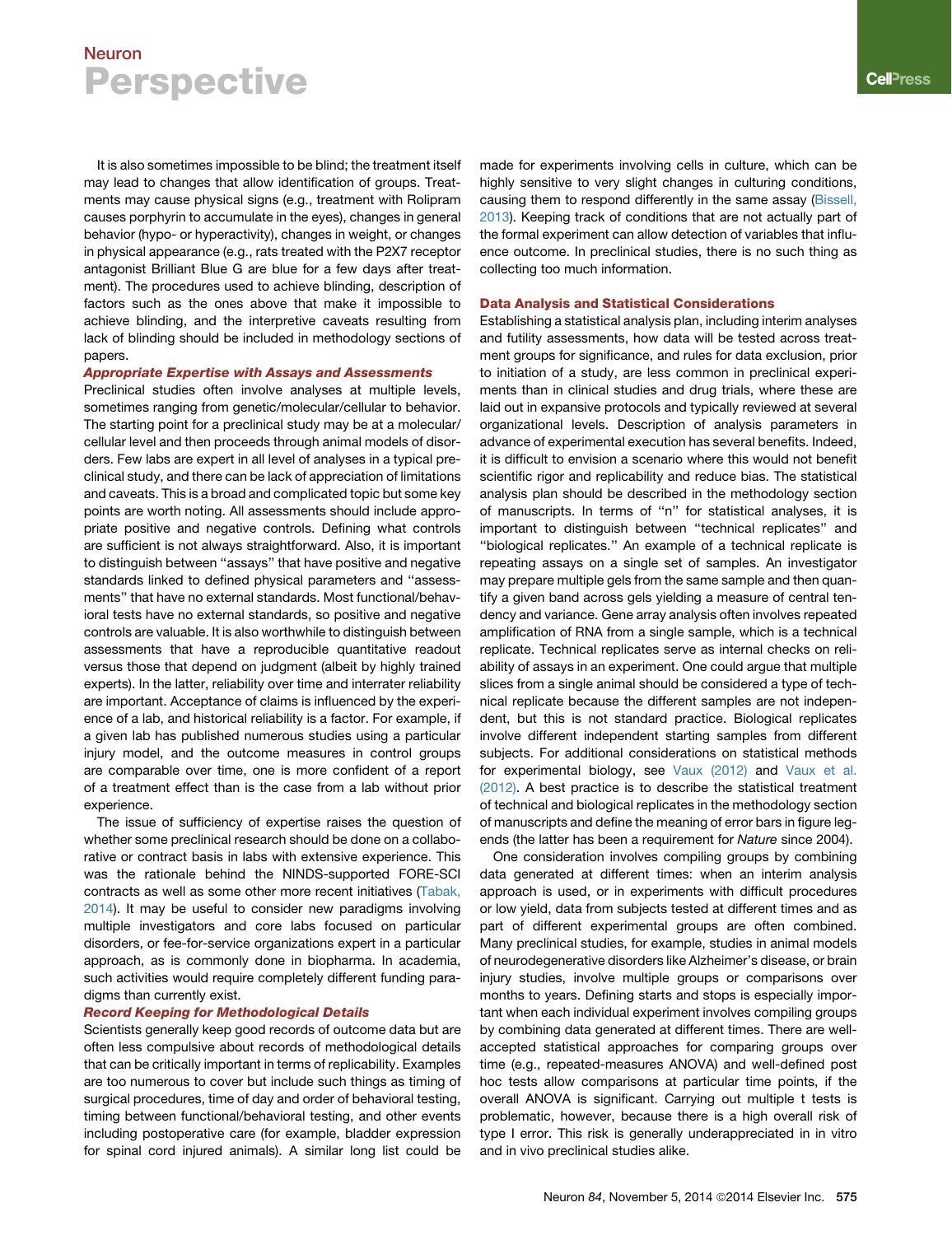There are other less recognized issues with multiple comparisons that come up in preclinical studies. Consider, for example, a study that tests whether a particular intervention improves function after spinal cord injury. Because patients could benefit from improvements in any of a number of different functions, it is common to assess multiple endpoints in preclinical models. The same is true of clinical studies but clinical trials need to define a primary endpoint on which the trial stands or falls. A common measure in rodent SCI studies is hindlimb motor function, which is often assessed using different standardized tests, for example, the BBB scale and subscale and ladder beam. One might also measure sensation by assessing pain and temperature sensitivity and touch (three or more different tests), as well as bladder function. Within each data set, corrections for multiple comparisons can and should be applied, but the more complicated issue is how to deal with the fact that there are multiple unrelated analyses, each of which carries its own risk of type I error. A further consideration is how to interpret an outcome that is common: a significant effect on one endpoint, but not others. On the one hand, the effect could seem (and be) highly significant in terms of indicating a particular outcome that may point to future therapeutic benefit in patients. It would be a huge accomplishment if an intervention enabled recovery of bladder function following spinal cord injury even if other functions were not improved. But if this is the only significant finding in a study with multiple analyses, the possibility of a type I error is high. This problem is confounded by the ''file drawer'' phenomenon, where the overall study may include analyses that are not reported because of the lack of a significant difference.

The example above considers functional analyses of living animals, and although the data can be analyzed in many ways, new data cannot be generated once the animals are dead, which limits analyses to the assessments that were preplanned. The situation is different for anatomical analyses. For example, the initial plan might be to assess lesion size and tissue sparing, but the results might suggest additional analyses such as assessments of white matter sparing, neuron or oligodendrocyte loss, astroglial reactivity, or immunostaining for particular systems (e.g., 5HT) or particular cell types (e.g., inflammatory cells). While it may be justified to test alternative hypotheses, it is also important to avoid ''significance chasing,'' i.e., doing different analyses until one shows a significant difference. For preclinical studies, all analyses that were carried out in a particular study should be reported (although it is not required to present all data); and it should be explicitly stated which analyses were preplanned and which were not.

Reporting all analyses does not solve the basic problem, however, and to our knowledge, there are no well-accepted statistical approaches to deal with multiple, unrelated analyses across groups of subjects (but see section below regarding data mining and archiving for retrospective analysis). One way to increase the comfort level is to report the statistical power of significant findings. This is now being required in at least one neuroscience journal (*eNeuro*). Another way is to repeat the experiment. If the same pattern of results is reproducible (self-replication), this test-retest bolsters the confidence level in study conclusions. Here, however, it is important that the endpoints be truly independent. The methodology section of manuscripts should indicate when

# Neuron **Perspective**

a test-retest approach was used, i.e., that one experiment with x endpoints was completed and analyzed, and then a different experiment with the same endpoints was executed.

There are well-accepted best practices for reporting statistical results accurately. Differences are either statistically significant or not. There is no meaning to the phrase ''nearly significant.'' On the other side, it is also not appropriate to say ''groups are the same'' just because they are not significantly different. For nonsignificant differences, a measure of central tendency, variance, statistical test, and p value should be reported with the statement that data did not differ significantly. While combining data from different experimental groups that do not differ significantly is common practice, this could be questionable depending on the situation. When this is done, descriptive statistics for each group should be reported as well as pooled values.

#### Data Inclusion and Exclusion Considerations

One class of preclinical study involves surgical or other interventions to model neurological disorders (e.g., spinal cord injury, TBI, stroke, and some models of neurodegenerative disorders, such as MPTP treatment to model aspects of Parkinson's disease). Outcomes are typically compared between groups treated in different ways with the assumption that the injuries are comparable. Importantly, however, surgical procedures are variable and there can be accidental injury, excessive bleeding, or errors in lesion production. A common (and acceptable) practice is to exclude animals based on predefined exclusion criteria. It is reasonable, for example, to exclude subjects based on adverse events during a surgery; the practice, however, is often to keep the animal and decide later based on early results. This is especially true when there has been extensive preoperative testing of subjects. The decision is not straightforward. It is unfortunate to waste time and money by discarding an animal that could provide useful data. On the other hand, it may compromise the experiment to include an animal in which procedural error causes an out of range lesion.

Sometimes decisions to exclude animals are based on functional parameters observed during the early postinjury period. This is probably acceptable when exclusions are determined prior to the time that treatments are delivered, but this may not be possible for treatments delivered during the early postinjury period. In some cases, it may be reasonable to compose groups based on functional or other outcome measures, but again, this is acceptable only before treatments are initiated.

In preclinical studies of neurological or psychiatric disorders, animals' health may be compromised by the model. Animals may die over the course of the study or have to be euthanized because of animal welfare concerns (deteriorating health, pain, unacceptable levels of disability). Indeed, for some degenerative disorders (animal models of ALS or Huntington's disease), lifespan is an outcome measure. If there is attrition, the question arises of how to deal with missing data. For example, if an animal dies suddenly midway through an experiment, should the data from that subject be removed from all analyses or included up to the point of death? The decision can dramatically affect interpretations [\(Couzin-Frankel, 2013](#page-9-18)). There is room here for differences of opinion, but it is critical to be completely transparent about how this issue was handled. We recommend that best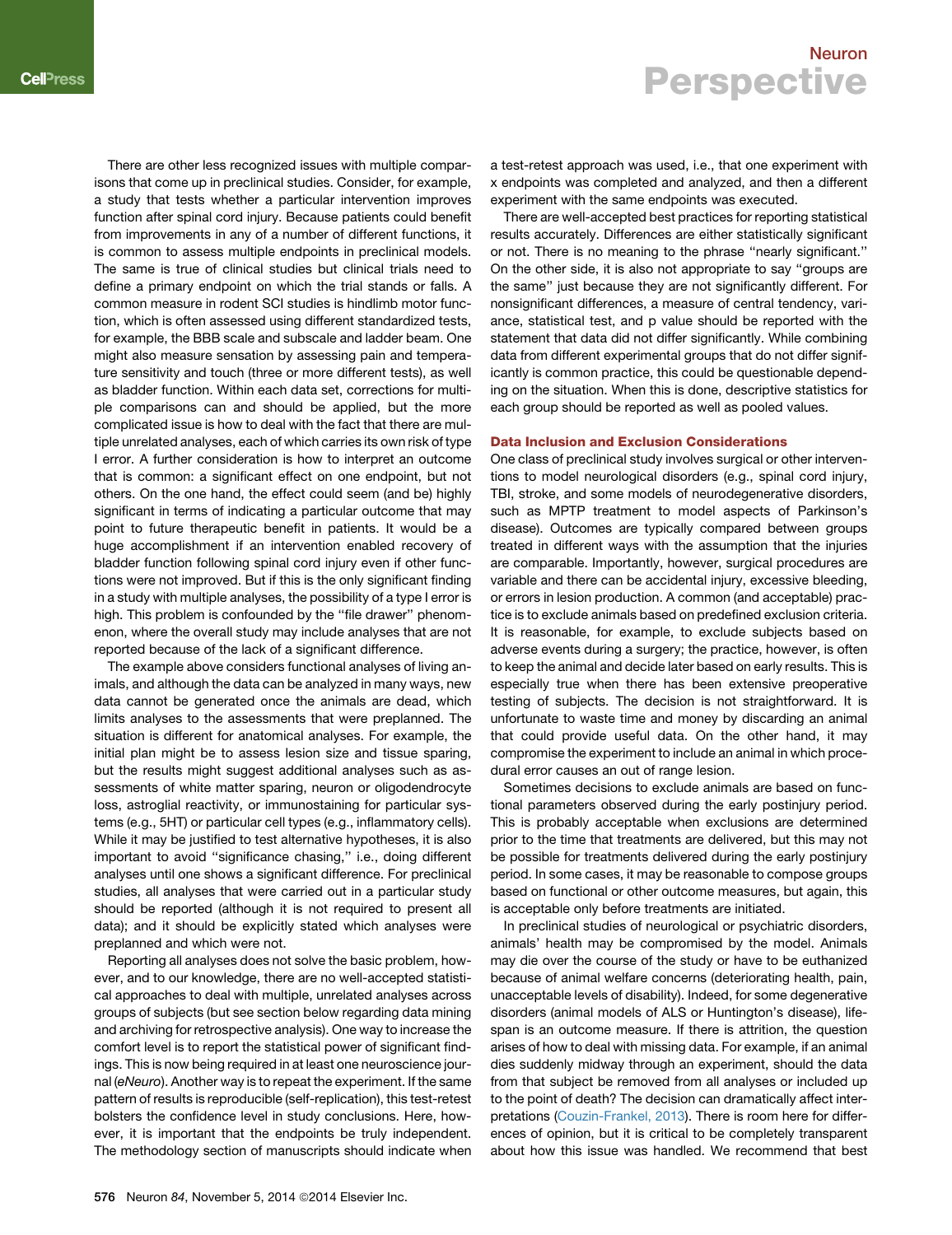practice involves reporting attrition as a standard for preclinical studies because treatment may affect overall health either positively or negatively, which skews data.

### Data Management

The best practices we outline above in experimental design, execution, analysis, and resource sharing will probably not impact rigor and reproducibility unless best practices in data management are also implemented. Data management includes recording key experimental design and execution parameters, rigor in archiving raw data, and curation of the process of turning raw data into a summary figure and thus a conclusion. There are published best practices for maintaining lab notebooks available from NIH [\(https://www.training.nih.gov/assets/](https://www.training.nih.gov/assets/Lab_Notebook_508_(new).pdf) Lab Notebook 508 (new).pdf), and the Howard Hughes Medical Institute ([http://www.hhmi.org/grants/office/scimgmt.html\),](http://www.hhmi.org/grants/office/scimgmt.html) as well as recommendations for data recording (GonzálezBeltrá[n et al., 2012](#page-9-19)).

It is worth reinforcing that a complete experimental record includes not only experimental design parameters, details of execution of different from standard protocols, a description of reagents and animal care and use, analysis processes and macros and statistical procedures, but also how a particular conclusion was reached. Experienced staff and trainees in most labs, including those of the authors, often maintain lab notebooks that include some of this information, but rarely all of it. But it is also all too common to maintain day-to-day notes on a pad of lined paper—or even scraps of paper—rather than in a lab notebook. Developing lab standards for indexing and maintaining key information, regardless of format, is an obvious best practice. Standards should be sufficient to ensure that all relevant information supporting a conclusion can readily be located at any point during and after study completion.

All scientists would agree that raw data should be archived, but archiving practices vary widely. Many labs have electronic systems, e.g., lab servers or one or more external hard disks, to archive many types of data. Every PI thinks it trivial to put their hands on raw data generated by lab personnel, until they actually attempt to do so. Few of us think of archiving software to read proprietary file formats that rapidly become outdated—until we need to access that key data. In addition to raw data, execution protocols, analysis macros and other procedures, and statistical analysis protocols should also be archived. The file structure and naming convention of relevant documents should be obvious to colleagues, explained and cross-referenced in lab notebooks. A best practice would be to think through what information would be required by someone outside of the lab to replicate the experiment and adopt processes to facilitate recording and archiving this information.

Most scientists would also agree that raw data should never leave the lab, at least not before archiving, but we are all lax about this, sometimes with serious consequences. We often overlook the high failure rate of laptops and external hard drives that most of us use to be productive outside of standard hours, and we have all experienced the consequences of hardware failure. Not only should data on laptops, lab computers, and equipment be archived, but raw data should be backed up in at least one other location in case of hardware failure. Archiving and backups should occur with a periodicity that mirrors the generation of new information, in most cases daily or weekly, rather than only when a figure or a presentation is prepared.

It is worth noting that the Federal Information Management and Security Act (FISMA) defines rules for data security and backup. FISMA currently applies to all federal contractors, but it is conceivable that this requirement will be extended to other forms of Federal funding.

An often overlooked step between experiment execution and conclusion that is essential to document and archive is the process of turning raw data into a summary figure with quantification that supports a particular conclusion. Even if primary data are readily accessible, it is often unclear how those data were turned into the data included in a published figure, and who was responsible for this key activity. A best practice would be to include this information in lab notebooks or other formats, such that these steps can be readily identified and repeated if needed. The principles we wish to highlight here as best practices are that all researchers share the responsibility for developing processes to maintain the integrity of the primary data and to identify mechanisms to facilitate the storage and retrieval of data and analyses that turn data into conclusions.

#### Minimizing Bias

Bias is unintentional and unconscious. It is defined broadly as the systematic erroneous association of some characteristic with a group in a way that distorts a comparison with another group ... The process of addressing bias involves making everything equal during the design, conduct and interpretation of a study, and reporting those steps in an explicit and transparent way [\(Ransohoff and Gourlay, 2010\)](#page-9-20).

There is no way to completely eliminate bias. Investigators do the work that they do because they suspect or believe that their approach holds promise. One can also be overtly biased in attitude or approach. Everyone suffers from these forms of bias in one way or another; the important thing is to minimize the impact of personal bias on experimental results. Experimental techniques may also be biased in ways that are not immediately recognizable. For example, it is recognized that simple counts of elements in histological preparations can be biased. Counts of any element (cells for example) in a histological section depend on where the counts are made and the size of the element being counted [\(Guillery, 2002](#page-9-21)). It is for this reason that ''unbiased sampling'' techniques have been developed, commonly grouped under the heading ''stereology.'' In preclinical research involving surgical procedures, there can be unrecognized procedural bias. For example, there may be a tendency to be more careful with the ''experimental'' group during the surgery, especially if these have had prior costly treatments. If the order of surgery is nonrandom, fatigue may affect the surgeon's performance over the course of a day. A best practice is to explicitly report approaches used to reduce/control for unintended bias in Methods sections, but in the end, it may be impossible to eliminate all sources of unintended bias.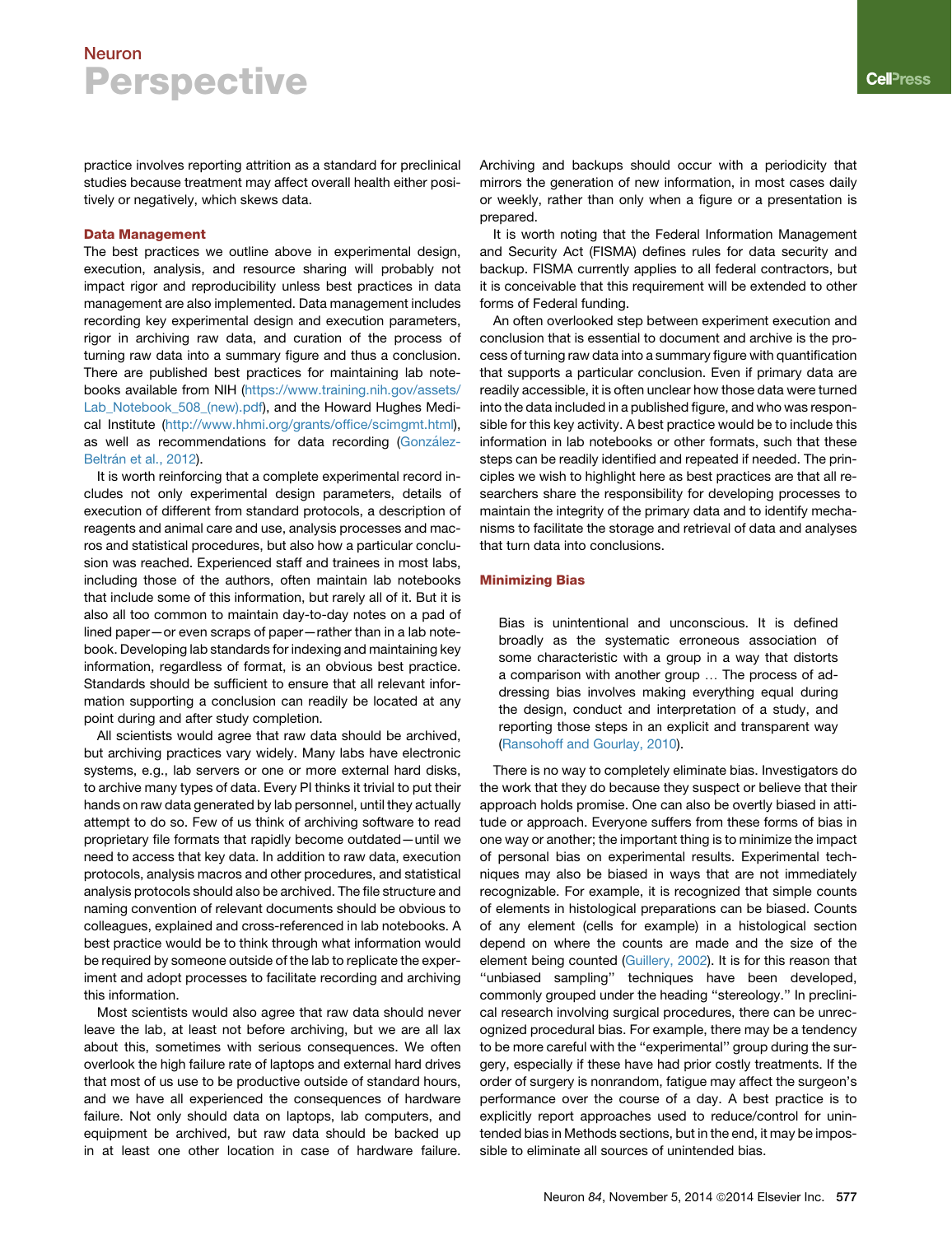# Publication and Reporting Considerations

The common practice of reviewers of requesting additional experiments presents different challenges. We (the authors) have both given and received such requests, and it is true that the additional experiments that reviewers request generally strengthen a paper. At the same time, this is an example of a ''perverse incentive,'' because the results of additional experiments may determine whether or not a paper will be found acceptable. A draconian solution would be something like a one-strike rule; a paper would be considered based on the data available or it would be rejected. Additional data would not be requested or accepted. There are obvious downsides to this, including the lost opportunity to improve upon the science. We propose that at a minimum, a best practice would be to include a statement in the methodology section of a manuscript indicating which experiments were done in response to a request for additional data. Another interesting idea involves ''registered reports'' in which it is the experimental approach that is reviewed and accepted or rejected by a journal and published regardless of the outcome. This is a new publishing initiative at the journal *Cortex* [\(Chambers, 2013\)](#page-9-22). One purpose is to address the ''file drawer'' problem for negative results, but with the added benefit that all aspects of the experiment are preplanned with rigor in much the same way as a clinical trial.

Many of the issues and best practices we raise here will require more expansive methodology and reagent sections in published manuscripts. These would require review that is as comprehensive as for other parts of the manuscript. One approach would be for journals to relax word and page limits for print and online articles. An alternative approach would be to have an abbreviated methods section in the print version and a more compete version in the online and PDF versions. In those journals that permit supplemental information, for particularly novel or complex experimental procedures, authors could be requested to provide links to detailed experimental protocols. An effort to comprehensively describe reagents and methods in papers would be the single simplest step to facilitate replication. Because reviewers often are asked to concentrate on the broad impact, novelty, and general interest of a manuscript, it may be useful to consider implementation of a two-phase review. Details of methodology would be considered separately if a paper was considered potentially acceptable based on general considerations defined by journal policy. Reviewers could then specify whether or not they reviewed for methodological details. Some journals are now including reviewer checklists, which define areas to be addressed, and at least one journal,*Science*, now utilizes a separate expert review of statistical methods prior to final acceptance.

# Resource Sharing

A problematic issue in terms of replication is the availability of specialized reagents and animal models to individuals who wish to replicate published results. Many journals and granting agencies have well-articulated policies on resource sharing. While requests are rarely denied outright by authors, many languish in inboxes or voicemail. The issue is much more complex for reagents and resources from companies that are not commercial products, such as proprietary antibodies or agents that are under development such as human stem cells. Negotiation of MTAs or other collaborative agreements often delay and

sometimes prevent the replication of key findings and require an investment of time and energy that working scientists may consider disproportionate to their value.

An extreme measure would be for funding agencies and journals to retract funding or refuse to accept papers if authors are unable or unwilling to provide key tools required for replication. But this does not take into consideration the complexity of MTA negotiations and potential complications for papers using reagents from companies that are not commercial products. Having such a requirement would impede or prevent some collaborations between the academic and private sector, and requiring that a paper be rejected for these reasons is not desirable. Clearly, one rule will not fit all, and this topic deserves further consideration by academic and industrial neuroscientists alike.

A moderate option would be to require manuscripts to list those resources that will be made available upon request and the author point of contact. Reviewers could be asked to review this information and determine whether the resources are sufficient for replication or, if the situation warrants, an exemption from the general requirement. It is clear that these recommendations would have a positive impact on data reproducibility, but it is equally clear that maintaining resources and in particular animal lines could prove practically and financially burdensome to authors. One initiative worth noting is from NeuroInformatics Framework Resource Identification Initiative to establish a framework for discoverability of key reagents ([https://](https://www.force11.org/Resource_identification_initiative) [www.force11.org/Resource\\_identification\\_initiative\). C](https://www.force11.org/Resource_identification_initiative)onsideration of a time limit for resource availability postpublication, earmarking of grant funds to support resource sharing as a budget line item, depositing animal lines at a commercial vendor prior to or within 3 months of publication, among other practicalities, would address some of the challenges presented by these solutions. Although this landscape is quite complicated, we propose a best practice of stating specifically in a manuscript which resources would be readily available and which have access restrictions.

### Data Sharing

A particularly important but often overlooked resource is the raw data collected in experiments. Making raw data available upon request, for example, to enable an independent statistical assessment or for statistical comparison with replication data, is as valuable an experimental resource as a construct encoding a novel fluorescent indicator or transgenic mouse line. There would be widespread agreement that raw data should be archived, and most, but admittedly not all, data are now electronically archived in formats that are widely accessible (e.g., spreadsheets, images, dot-cvs or text files, etc.) and easily disseminated upon request. Archiving data for a decade as a best practice balances the desire to archive data for future use and the practical burdens of storage. Interesting experiments are being launched in terms of data archiving and analysis in the area of spinal cord injury. One approach is the development of a reporting standard called ''Minimal Information about a Spinal Cord Injury experiment'' (MIASCI). The idea is that standard data elements would be collected as part of every spinal cord injury experiment and reported to an online database ([Lemmon](#page-9-23) [et al., 2014\)](#page-9-23). Another approach involves collection of raw data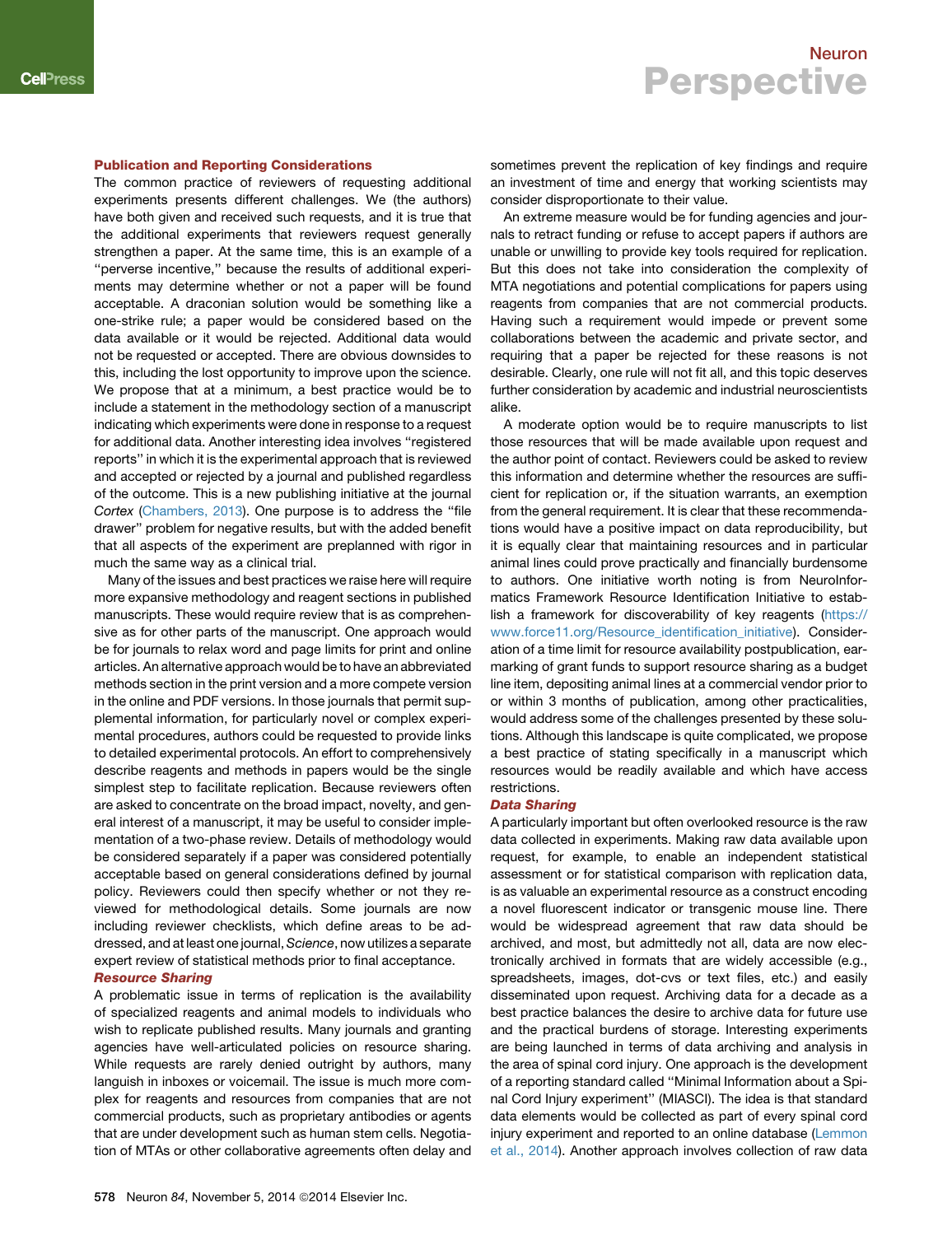of all types from investigators who are willing to contribute and compiling the data into a database called ''Visualized Syndromic Information and Outcomes for Neurotrauma-SCI'' (VISION-SCI; [Nielson et al., 2014\)](#page-9-24). The database allows for syndromic analysis using advanced statistical methods, including principal component analysis (PCA), where composite PC scores can be used for hypothesis testing regarding injury severity or treatment condition on the entire PC outcome measure, as opposed to traditional methods testing single measures at a time. This approach allows for a more complete assessment of recovery on the complex interactions of multiple measures simultaneously ([Ferguson](#page-9-25) [et al., 2013; Nielson et al., 2014](#page-9-25)).

#### Reporting Negative Results and Replication Studies

In an optimal scientific ecosystem of rigorous experimental design/execution/statistical analysis and open resource and raw data sharing, how might we as neuroscientists disseminate results on lack of replication? In considering publication of negative results in general, it is worth distinguishing between an exact replication and a retest of concept. The latter is probably much more common than the former. An exact replication is one in which an attempt is made to duplicate the conditions of the original experiment in all respects, and obviously this is impossible. Duplication requires extensive communication with the original investigators, because Methods sections are at best abbreviated summaries of what the original investigators considered to be the critical methodological details, and reagents and animals used may or may not be sufficiently similar to replicate findings, among other differences. A retest of concept involves testing the same intervention, but not necessarily under exactly the same experimental conditions. One wonders how often rumors about lack of replication involve instead lack of conceptual validation. It would be great to have a forum for making results of replication available to the broader community, but quality control of replication studies is as problematic as for any other type of study. A recent meeting of the European College of Neuropharmacology network focused on preclinical data reproducibility in the context of R&D organizations. This group is surveying members in an attempt to compile a list of papers that at least one R&D group had tried to replicate without success. The goal is to acknowledge challenges in replicating data and develop a forum for sharing these results. In the end, one comes back to the traditional model of peer review, and with that, one might as well just publish the data in the usual way. Despite expectations to the contrary, it is not difficult to publish negative results of replications in regular journals, as evidenced by one example that every replication carried out as part of the NINDS Facilities of Research Excellence-Spinal Cord Injury was accepted in a peer-reviewed journal.

In terms of approaches to replication and visibility for replication efforts and failures to replicate, there are a number of pilot initiatives. For example, Science Exchange has announced plans for commissioned replication studies [\(https://www.](https://www.scienceexchange.com/) [scienceexchange.com/\). A](https://www.scienceexchange.com/)lso, *eLife* has announced that they will consider articles reporting replication studies for key cancer papers (in collaboration with Center for Open Science and Science Exchange), and *eNeuro*, the new open access journal of the Society for Neuroscience, will also consider replication studies and reports of negative results.

[Table 1](#page-8-0) lists the best practices we have discussed here. As best practices are defined and adopted, it will be important to develop toolkits for training at all levels. This does not just apply to early-stage investigators. Many of the practices that are perilous are just now being revealed, and senior investigators are no more knowledgeable about these than a first year graduate student. A starting point to raise the bar for scientific rigor is to train the next generation of scientists in these and other best practices. It will be important to develop new toolkits for students and postdocs that might include didactic lecture-based classes. While most graduate classes include a discussion of research articles, there is rarely discussion of overall rigor. Professional societies, academic programs, and educators could develop and broadly disseminate polished webinars with training modules. Increasing rigor for established investigators will probably require other approaches, and the main ''training'' may come from the school of natural consequences, such as enforcement of new guidelines by funding agencies on the input side and journals on the output side.

# Relationship between the "Rs": Enhanced Rigor Does Not Guarantee Reproducibility

Current attention on lack of experimental rigor resulted from increasing awareness of lack of reproducibility in preclinical research. The assumption is that the former is the cause of the latter, but this may not be true. Results from biological experiments are influenced by a host of variables, not all of which are actually under the control of the experimenter. This is especially true of assessments of function using behavioral tests, which are often considered to be the most important outcome measure in preclinical studies of neurological disorders. Even if strain, gender, and age are held constant, animal behavior in a given setting depends on a host of variables including prior training, housing conditions, testing conditions, the way the investigators handle the animals, time of day, and, yes, maybe even phase of the moon. A recent study even indicates that responses in tests of pain sensitivity vary depending on the gender of the handlers and even whether handlers wear clothing previously worn by someone of the opposite sex ([Sorge et al., 2014\)](#page-9-26).

Much of the discussion about why particular studies are not replicated focus on the argument that the replication study did not exactly replicate the conditions of the original experiment. This is especially true with complicated modern techniques that require years of experience to master (for a viewpoint on this, see [Bissell, 2013](#page-9-15)). The failure of a less experienced lab to replicate the findings may be due more to the inexperience than the veracity of the original claim. This may be true, but in terms of preclinical studies that aspire to provide translatable insights into human disorders, a treatment effect that depends so critically on the exact experimental conditions is highly unlikely to be translatable to the highly variable human situation. The bottom line is that the more a particular result depends on the exact experimental conditions, the less likely it is to be replicable even if the original experiment was done with the highest level of rigor.

### Conclusion

So how bad is it that there is a lack of replication in preclinical studies (or, what about ''mortis'')? In the authors' opinion, it is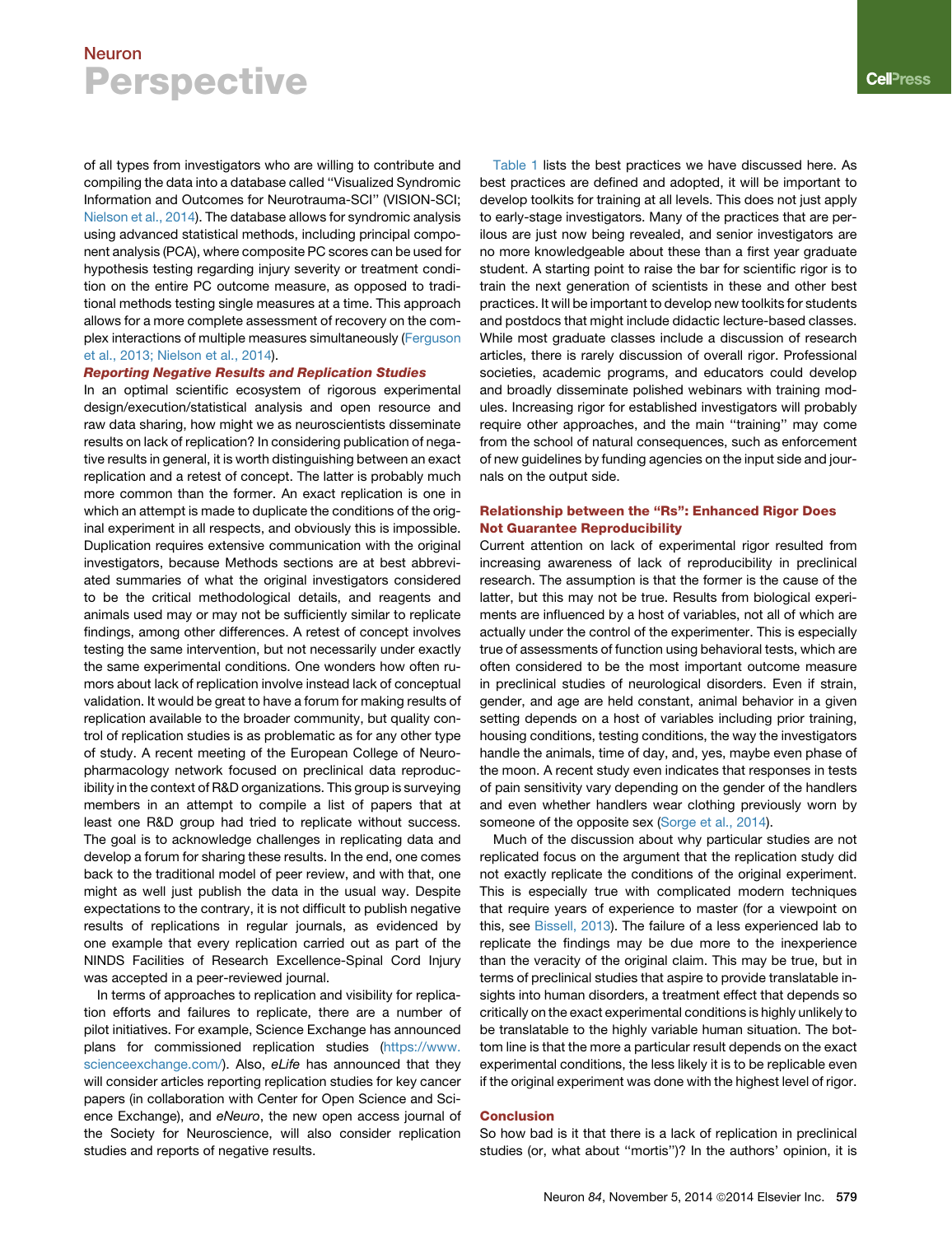<span id="page-8-0"></span>

| Table 1. A Primer of Best Practices to Enhance Rigor and Reproducibility |                                                                                                                                                                                                                                                                                                                                                                                                                                                                                                                                                                                                                                              |                                                                                                                                                                                                                                                                                            |
|--------------------------------------------------------------------------|----------------------------------------------------------------------------------------------------------------------------------------------------------------------------------------------------------------------------------------------------------------------------------------------------------------------------------------------------------------------------------------------------------------------------------------------------------------------------------------------------------------------------------------------------------------------------------------------------------------------------------------------|--------------------------------------------------------------------------------------------------------------------------------------------------------------------------------------------------------------------------------------------------------------------------------------------|
| Topic                                                                    | <b>Best Practice</b>                                                                                                                                                                                                                                                                                                                                                                                                                                                                                                                                                                                                                         | <b>Benefits</b>                                                                                                                                                                                                                                                                            |
| Experimental<br>Design                                                   | Describe experiment planning in manuscript Methods<br>section, including:<br>• Power calculations (endpoint sensitivity, variability,<br>effect size, desired level of confidence, definition<br>and rationale for n).<br>• Inclusion/exclusion of data sets, description of pilot,<br>and final data sets included in analyses.<br>• Random assignment to treatment groups,<br>description of exceptions.<br>• Procedures to achieve blinding, exceptions to<br>blinding, and resulting interpretive caveats.<br>• Details of reagents and assays sufficient to facilitate<br>independent replication.<br>• Positive and negative controls. | Capture thinking in incomplete information landscape.<br>Iterative hypothesis refinement.<br>Deep understanding of assessments in advance of<br>execution.<br>Reduce testing to foregone conclusion.<br>Optimize resource allocation and use.<br>Create roadmap to assembling publication. |
| Analysis and<br><b>Statistics</b>                                        | Describe statistical analysis plan in manuscript Methods<br>section, including:<br>• Methods to test for significance.<br>• Interim analyses, futility assessments.<br>• Data inclusion/exclusion, attrition.<br>• Statistical treatment of technical and biological<br>replicates.<br>• Test-retest approaches.<br>• Statement of central tendency, variance, statistical<br>test, and p value for significant and nonsignificant<br>differences.<br>• Descriptive statistics for groups as well as pooled<br>values.                                                                                                                       | Enhance awareness of and reduce sources of potential<br>unconscious bias.<br>Minimize type 1 error.                                                                                                                                                                                        |
| Data<br>Management                                                       | Develop lab standards for indexing and maintaining<br>information, including:<br>• Recording of key experimental design and<br>execution parameters.<br>• Archiving raw data and at least one backup with<br>appropriate frequency.<br>• Curation of process from raw data to summary<br>figure to conclusion.                                                                                                                                                                                                                                                                                                                               | Ensure all information supporting a conclusion can be<br>located during and after study completion.                                                                                                                                                                                        |
| Resource<br>Sharing                                                      | Include lists of resources in manuscripts that will be made<br>available and point of contact for requests.<br>Indicate time limit for resource availability, if any.<br>Include budget line item to support resource sharing in<br>funding applications.<br>Deposit animal lines at commercial vendor within 3 months<br>of publication.<br>Provide raw data upon request.                                                                                                                                                                                                                                                                  | Simplify sharing of reagents, protocols, raw data to<br>facilitate replication, interpretation of data.<br>Help distinguish lack of conceptual validation versus<br>lack of replication.<br>Enable meta-analyses and data basing.                                                          |
| Publication<br>and Reporting                                             | Provide comprehensive review checklist for methodology,<br>reagents, and resource sharing.<br>Two-stage review: if manuscript meets general journal<br>criteria (novelty, impact, general interest), initiate second<br>stage of review for technical merit including details relating<br>to rigor.                                                                                                                                                                                                                                                                                                                                          | Raise awareness of key metrics for determining rigor.<br>Facilitate replication of key findings.                                                                                                                                                                                           |

critical to have a laser focus on exactly what did not replicate and why. As discussed above, most preclinical studies start with novel basic biological findings that form a foundation that is then built upon to translate the findings to an animal model relevant to one or more aspects of a neurological or psychiatric disorder. This is a tall order for most CNS diseases, and most of these attempts will fail, especially if the results depend critically on the exact details of the experiment. Phenomena that are not robust against minor variations in conditions will be hard to translate into therapeutic interventions. We have the best chance of learning from failures to replicate if both the original and replication studies are carried out using practices that assure the highest level of rigor.

The fact that scientists at all levels and in different types of organizations continue to take long shots on this goal is a good thing, even in the face of the inevitable failure—including failures